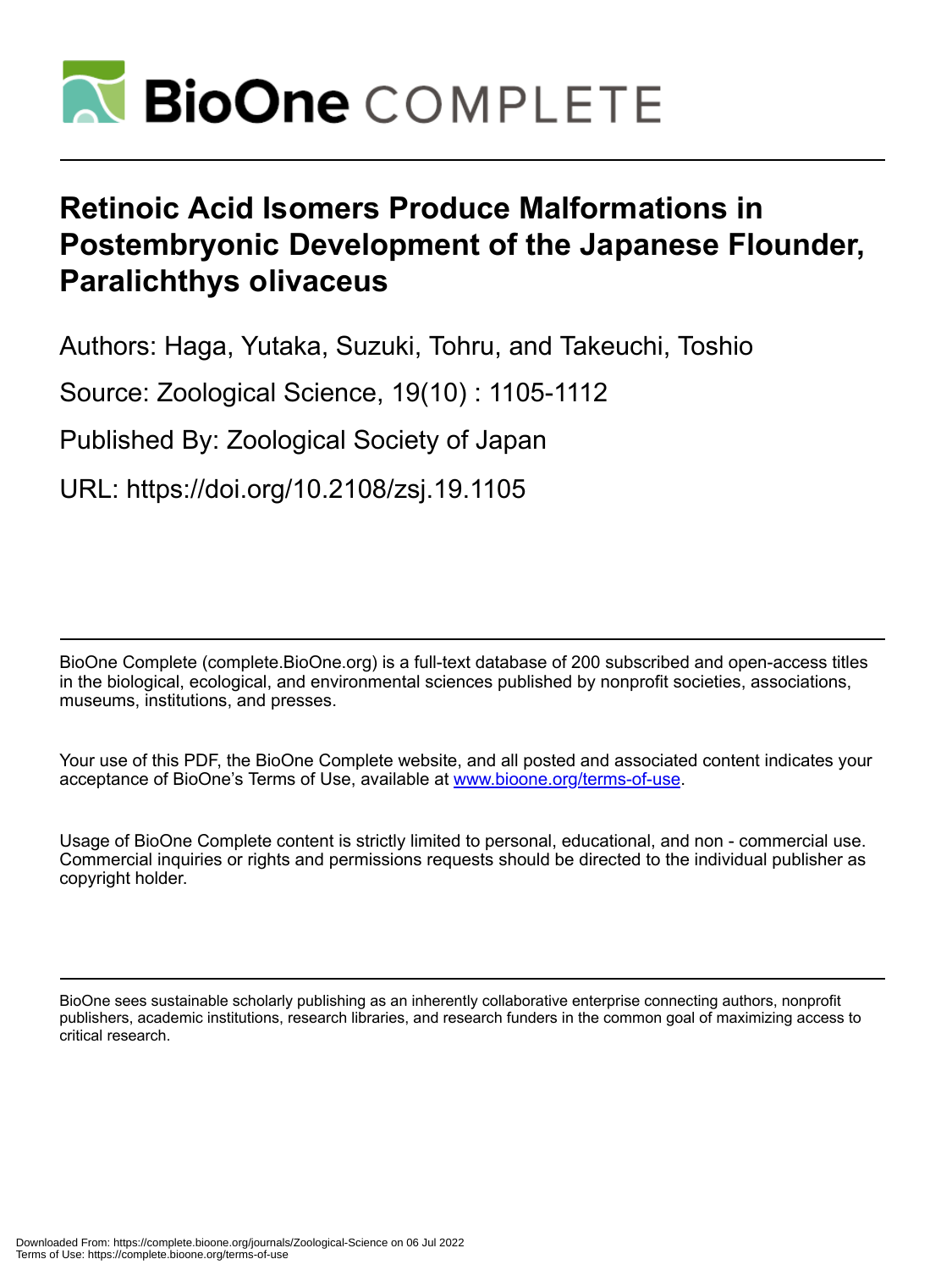# **Retinoic Acid Isomers Produce Malformations in Postembryonic Development of the Japanese Flounder,** *Paralichthys olivaceus*

Yutaka Haga<sup>1</sup>, Tohru Suzuki<sup>2</sup> and Toshio Takeuchi<sup>1\*</sup>

1 *Department of Aquatic Biosciences, Tokyo University of Fisheries, 4-5-7 Konan, Minato-ku, Tokyo 108-8477, Japan* 2 *National Research Institute of Aquaculture, Nansei, Mie 516-0193, Japan*

**ABSTRACT**-—We previously reported that characteristic deformities were induced by retinoic acid (RA) treatment of the Japanese flounder, *Paralichthys olivaceus*, at 6–9 days post-hatching (dph). To evaluate the toxic potency of nuclear retinoid receptors in induction of deformities by RA, we here investigated the effects of retinoic acid isomers on postembryonic development of this species. Larvae were exposed to either 25 nM of all-*trans* RA (atRA), 9-*cis* RA (9cRA) or 13-*cis* RA (13cRA) at 6–9 dph. All RA isomers induced deformities in the lower jaw, caudal fin and vertebrae. In the lower jaw, growth retardation of the dentary was evident. In the vertebrae, the major abnormalities were hypertrophy of the centrum, central fusion, and an increase in the number of abdominal vertebrae. Caudal fin deformities included deformity of caudal bone complex and absence of the entire caudal fin. The absence of the hypural primordium at 12 dph was the first sign of abnormality in caudal fin development, and resulted in complete blocking of the caudal fin development. Among the RA isomers, atRA induced the most severe deformity in all skeletons examined. Retinoic acid receptor (RAR) expression was activated by atRA and 9cRA, and *pitx2* expression was inhibited in the lower jaw by atRA and 9cRA. Vitamin D receptor (VDR) expression was specifically inhibited by atRA treatment, suggesting that RA inhibits the lower jaw growth by suppressing the expression of these genes. These results suggest that RA exerted toxic effects on the skeletal systems, mainly through the RAR pathway.

**Key words**: retinoic acid, deformity, flounder, larvae, development

# **INTRODUCTION**

Teleost fishes are the lowest vertebrates having a mineralized skeleton. In higher vertebrates, the axial skeleton is generally formed by endochondoral ossification in which bone is first formed as cartilage and then ossified into mineralized bone. The teleostean axial skeleton is unique in that it is formed by intramembranous ossification in which bone is formed as a bone matrix and directly ossified (Matsuoka, 1987; Ekanayake and Hall, 1988). Generally, marine fish larvae hatch much earlier in their development than other vertebrates. It would therefore seem that the spatio-temporal sequences of skeletal development in teleost are quite different from those of other, higher vertebrates.

It is well known that retinoids are potent teratogens in mammals and birds (Morriss-Kay, 1992; Zile, 1999). Embryonic exposure to retinoids also causes severe malformations in experimental animal models (Thaller *et al*., 1993;

 $*$  Corresponding author: Tel.  $+81-3-5463-0545$ ; FAX +81-3-5463-0545. E-mail:take@tokyo-u-fish.ac.jp Minucci *et al*., 1995). It is well established that these diverse effects depend on the concentration of retinoids and the developmental stage of the embryo (Morriss-Kay, 1992; Zile, 1999). Exposure of late gastulation-stage rat embryos to retinoid excess has been shown to cause shortening of the preotic hindbrain (Morriss, 1972). Exposure of embryos at later stages than those affecting hindbrain development causes cleft palate and shortening of the facial processes in rat embryos (Morriss, 1972) and shortening of the frontnasal and maxillary processes in the chick (Wedden and Tickle, 1988). And RA treatments have been shown to cause facial malformations in flounder embryos (Suzuki *et al*., 1998, 1999, 2000b). However, there have been few reports on the effects of RA on postembryonic development in teleosts. In Japanese flounder, exogenous RA treatment causes jaw deformity in postembryonic development (Haga *et al.*, 2002, in press). It is doubtful that jaw deformity occurring in postembryonic development is a causative factor of high mortality in farmed flounder (Sawada *et al*., 2001). In another report, Haga *et al*. (2002) reported that RA treatment induced abnormalities in the vertebra and caudal fin as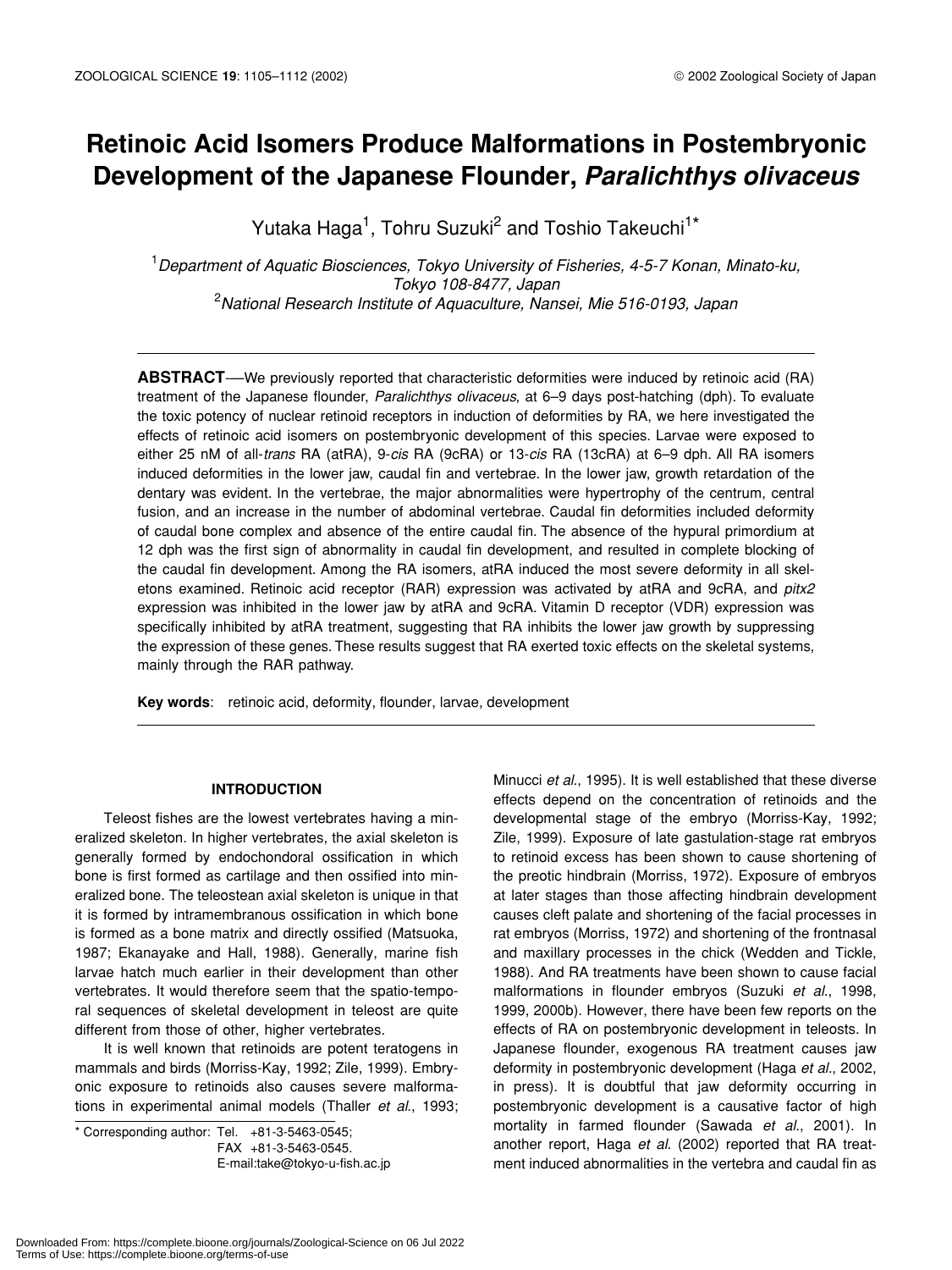well as the lower jaw in postembryonic development of the flounder. The action of RA is mediated through two families of specific retinoid receptors in the nucleus: retinoic acid receptors (RAR) and retinoid X receptors (RXR) (Mangelsdorf *et al*., 1993). In a report by Suvcov and Evans (1995), these receptors are present in all vertebrates studied, share considerable homology, and have similar spatial-temporal patterns of gene expression during development across species. These receptors act as ligand-inducible transcription factors. RAR is activated by atRA and 9cRA, whereas RXR is activated by 9cRA (Heyman *et al*., 1992; Allenby *et al*., 1993). 13cRA does not activate either of the receptors. In our previous studies, we reported that atRA caused skeletal deformities during postembryonic development of the flounder, *Paralichthys olivaceus*, suggesting that RAR mediated these deformities (Haga *et al*., 2002). It is also suggested that retinoid toxicity in mice, hamsters, and zebrafish is mediated by the RAR pathway but not the RXR pathway (Koccar *et al*., 1995; Minucci *et al*., 1995; Willhite *et al*., 1996). On the other hand, it was reported that similar malformations were induced by 9cRA and RXR (but not RAR) selective ligands in *Xenopus laevis* (Kraft *et al*., 1994; Minucci *et al*., 1996). In addition, it has been shown that 9cRA is about 25 times more potent than atRA in induction of wing duplication in chick wing bud (Thaller *et al*., 1993). This information suggests that RXR is more potent in deformities induced by RA. However, little is known about the toxic potency of RAR/RXR in teleost development. Therefore, we here examined which of the receptors is responsible for the deformities induced by RA by comparing the toxicity of atRA, 13cRA, and 9cRA.

#### **MATERIALS AND METHODS**

#### **Animals**

Flounder (*Paralichthys olivaceus*) eggs were collected at Kumamoto Prefectural Fisheries Research Institute and reared at the Fisheries Research Station, Graduate School of Kyoto University, Maizuru, Kyoto from January to March 2000. Eggs were divided into four groups in each of three 100 L transparent polycarbonate tanks filled with filtered seawater. At 10 dph, the number of larvae in each tank was adjusted to 1000 individuals. Fish were fed on rotifers and *Artemia* nauplii enriched with DHA ethyl ester (Itochu Co., Tokyo, Japan). From 6 to 9 dph, larvae were soaked with atRA, 9cRA or 13cRA as described in RA Treatments. They were then developed in normal seawater. Immediately after the immersion, the lower jaw was dissected from the larvae and subjected to PCR analysis of RAR, RXR and VDR expression. Larvae were sampled at 9, 12, 26, and 30 dph for skeletal analyses. During rearing, 1/3 of the water in the tank was manually removed and replaced with fresh seawater each day, and the photoperiod was adjusted to 12L:12D. The water temperature was kept at 17.7±1.08°C. At 43 dph, all fish were fixed in 10% neutralized formalin for morphological analysis.

#### **RA Treatments**

atRA (Sigma, Tokyo, Japan), 13cRA (Sigma) and 9cRA (Funakoshi, Tokyo, Japan) were dissolved in dimethyl sulfoxide (DMSO) (Wako Pure Chemical Industries, Tokyo, Japan), and added directly to the rearing water to obtain a final concentration of 25 nM. For the control, only DMSO was added to the fish tanks. The larvae were subjected to RA treatment for 4 days (6–9 dph), corresponding to the B stage (Minami, 1982). During the RA treatments, all tanks were covered with dark brown polyethylene vinyl in order to prevent degradation of the RA by white light. During RA treatment, fish were reared in stationary water containing RA and 1/3 of the rearing water was exchanged each day. After adding the new water, additional RA was added to maintain the concentration of 25nM.

#### **Biological Analysis**

The skeleton was double-stained with Alcian Blue and Alizarin Red after the method of Kawamura and Hosoya (1991). After staining, phenotypes of deformity in the lower jaw, caudal fin and vertebrae were observed in 43 dph specimens. Protrusion of the isthmus area was used as a sign of severe lower jaw deformity (Takashima, 1976; Shimizu, 1987). Total length was measured at 12 and 43 dph and body weight was measured at 43 dph.

#### *In situ* **hybridization**

 Whole-mount in *situ* hybridization was performed principally as described by Jowett and Yan (1996). Preparation of *pitx2* antisense riboprobe and whole-mount *in situ* hybridization were performed as described by Hashimoto *et al*. (2002). BM purple AP (Roche) was used as an alkaline phosphatase substrate.

#### **RT-PCR Assay**

mRNA was extracted from the jaw using a QuickPrep Micro mRNA Purification Kit (Amersham Pharmacia Biotech, Tokyo, Japan) according to the manufacturer's directions with slight modifications. The lower jaw was dissected from larva under a stereomicroscope, and dissolved in 100 µl of extraction buffer by vortexing. Samples were kept at –20°C until mRNA purification. After thawing, 200 µl of elution buffer was added to the solution. Oligo dT cellulose precipitated from 50 µl of oligo dT cellulose solution was suspended in the samples, and the samples were shaken for 10 min. After centrifugation, the oligo dT cellulose was washed twice with high salt buffer and twice with low salt buffer. After centrifugation, the buffer was discarded, and the oligo dT cellulose was suspended in 20 µl of elution buffer heated at 60°C. After brief vortexing, samples were centrifuged and the supernatant was collected. One µl of sample was withed for PCR to check for contamination of the genomic DNA. mRNA was precipitated from the remaining sample with ethanol, resuspended in RNAse-free water and transcribed to first strand cDNA using a First-Strand cDNA Synthesis Kit (Amersham Pharmacia Biotech). The PCR primer sequences for flounder RAR (accession number: AB073782), RXR (accession number: AB073785), VDR (Suzuki *et al*., 2000a) and EF1-α (Suzuki *et al*., 1999) were as follows: RAR primers, 5'-CCGACCAGATCACTCT-GCCTCAAAGC and 5'-TGTTCTGGACCTTCTCGGCAGCTTC; RXR primers 5'-CAGTGCAGGAGTGGGCTCCATCTTG and 5'-GAA-GAACAGATGCTCCAGGCACTTG; and VDR-b primers 5'-GGAA-GAAGGACCTTATTCAGAGG and 5'-TGGGCGGTCTGGAGAAAG-CAAAC. EF1-α primers were 5'-TGCTGACCGCTTCAACGCCC and 5'-TTGATGACACCGACAGCCAC. The length of specific PCR products was 278 bp for RAR, 301 bp for RXR, 729 bp for VDR-b and 308 bp for EF1- $\alpha$ . The parameters of PCR were 95°C for 0.5 min, 60°C for 1 min and 72°C for 2 min. The number of cycles was 28 for RAR and RXR, 29 for VDR-b and 22 for EF1- $\alpha$ . rTag DNA polymerase, PCR buffer and dNTP were supplied by Takara.

#### **Statistical Analysis**

After confirming equal variance, the significance of the mean of the value was tested by ANOVA (Steel and Torrie, 1980). When significant differences were detected between individual groups by ANOVA, they were tested by Tukeyís multiple tests.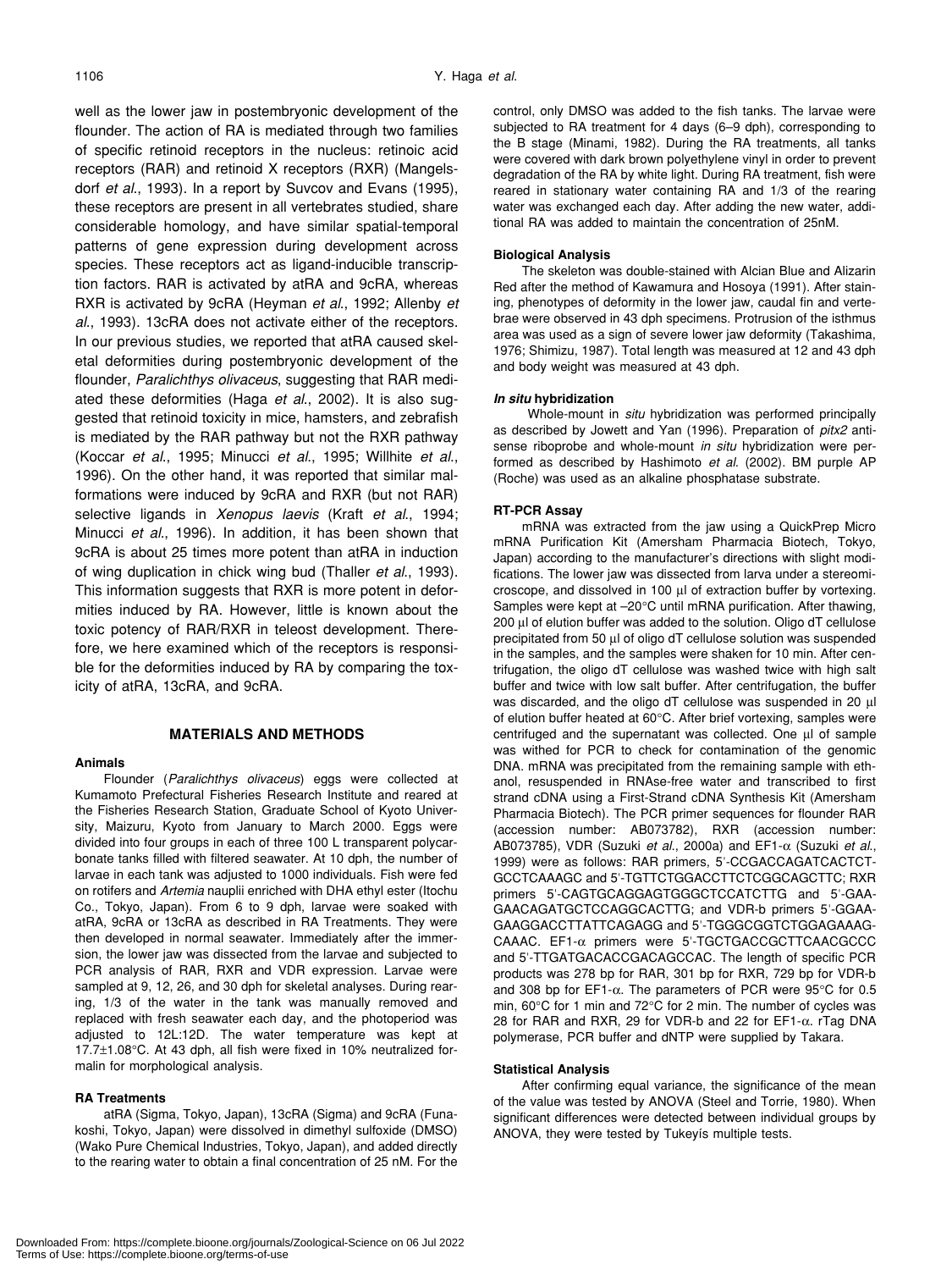# **RESULTS**

# **Lower jaw deformity**

No obvious anomaly was observed at 9 dph just after

the RA treatments (Fig. 1A and B). However, severe deformity of the lower jaw appeared during successive development until 43 dph (Fig. 1D and E). The growth retardation of the dentary was remarkable. In the lower jaw, the deformity



**Fig. 1.** Phenotypes of the lower jaw of the flounder at 9 and 43 dph. Skeletons were stained with Alizarin Red S. (A) Normal fish in the control group at 9 dph. Upper, lateral view of the larva. Lower, ventral view of the larva. (B) atRA treated-larva at 9 dph. Upper, lateral view of the larva. Lower, ventral view of the larva. (C) Upper, normal fish in the control group at 43 dph, Lower, dorsal view of the lower jaw. (D) Upper, fish showing asymmetrical lower jaw deformity at 43 dph. Lower, dorsal view of the lower jaw. (E) Fish showing paired deformity in the lower jaw at 43 dph. Upper, lateral view of the fish. Lower, dorsal view of the lower jaw. Abbreviations: d, dentary; m, maxilla; p, premaxilla; t, teeth. Bar: 500 µm (A and B) and 1 mm (C, D and E). (F) Frequency of the occurrence of the lower jaw deformity at 43 dph (n=25). (G) Frequency of the occurrence of the protrusion of the isthmus area at 43 dph (n=25).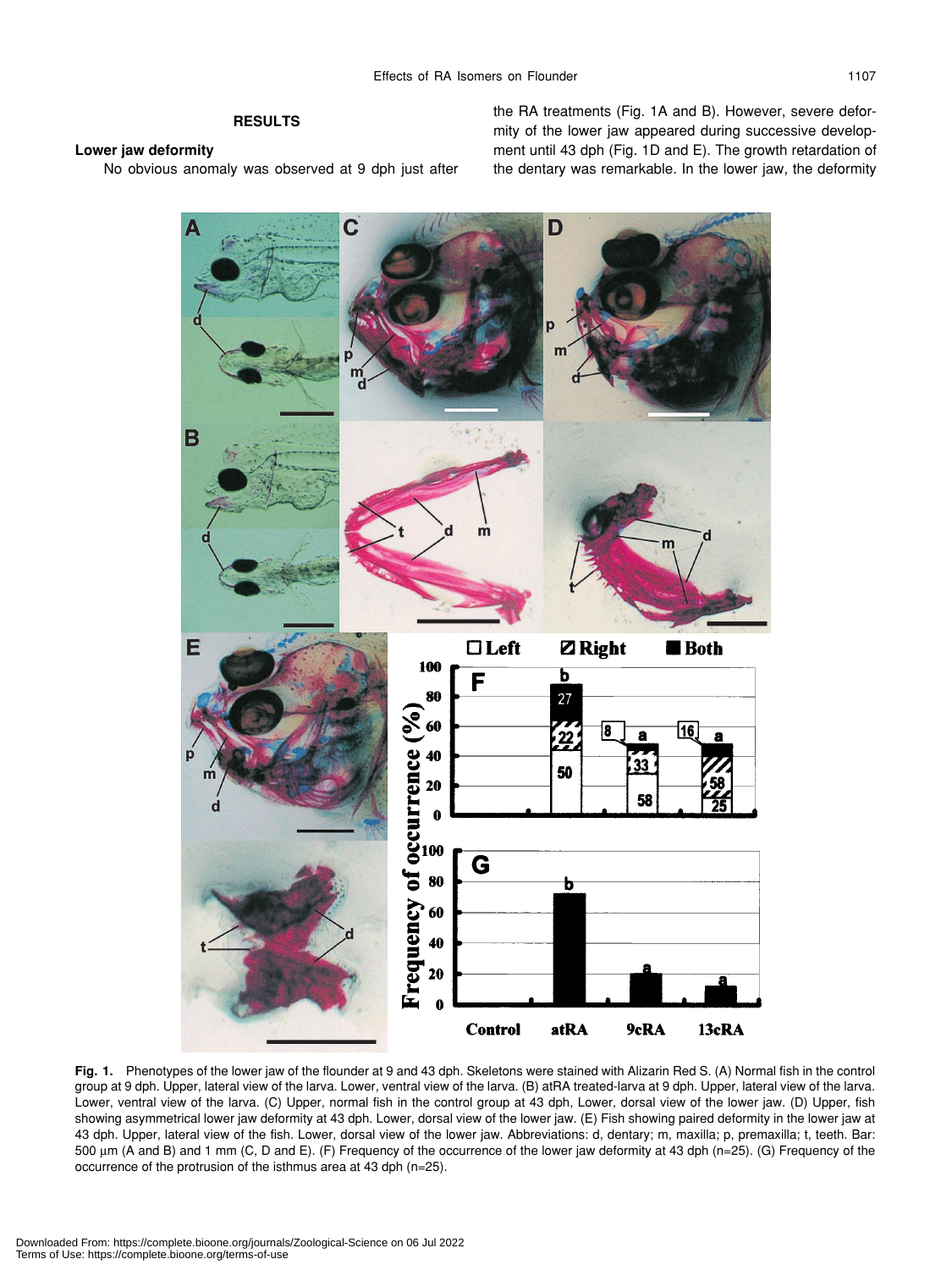was classified into 2 types: asymmetrical deformity and paired deformity (Fig. 1D and E). Asymmetrical deformity was characterized as a lesser development of the jaw on one side, whereas paired deformity was characterized by a lack of development on both sides of the lower jaw. Some specimens showed fractured Meckel's cartilage in the more affected half of the lower jaw. Fig. 1 shows the frequency of occurrence of the lower jaw deformity (F) and protrusion of the isthmus area (G). There was a significantly higher incidence of the lower jaw deformity in the atRA group. More-



**Fig. 2.** Phenotypes of the caudal fin and occurrence of deformity in flounder at 43 dph. Skeletons were stained with Alizarin Red S. Cartilages were stained with Alcian Blue. (A) Caudal fin of normal flounder at 12 dph. The arrowhead indicates the hypural primordium in the ventral region of the caudal fin. (B) Caudal fin of flounder at 12 dph treated with atRA. Note the absence of the hypural primordium. (C) Normal caudal fin at 43 dph. (D) Caudal fin of atRA-treated flounder at 43 dph. Note the partial development of the caudal fin. (E) Caudal fin of the atRAtreated flounder at 43 dph. Note the complete absence of the caudal fin rays. Bar: 500  $\mu$ m (A and B) and 1 mm (C-E). The graph shows the frequency of the occurrence of caudal fin deformity in flounder at 43 dph (n=25).



**Fig. 3.** Phenotypes and occurrence of the vertebral deformity of the flounder at 43 dph. (A) Normal vertebrae. (B) Vertebral hypertrophy in abdominal and caudal vertebrae. The arrow shows the hypertrophic vertebral regions. (C) Central fusion. The arrowhead shows fused vertebrae. Bar: 6mm. (D) Frequency of occurrence of fusion and hypertrophy in the centrum in atRA-treated flounder at 43 dph (n=25). (E) Frequency of occurrence of a 12th abdominal vertebra in flounder at 43 dph (n=25).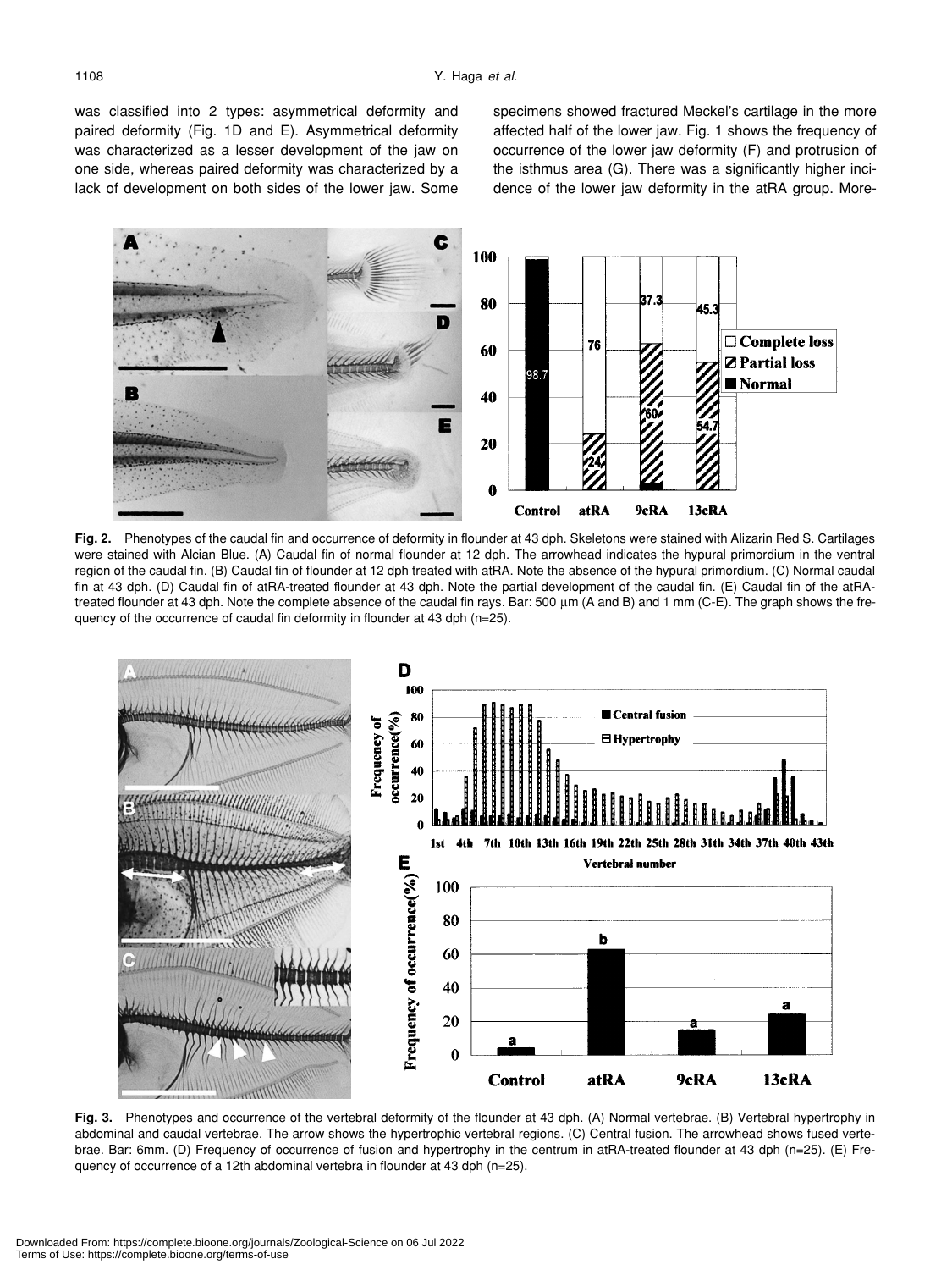over, there was a significantly higher incidence of protrusion in the isthmus area in the atRA group, which was regarded as a sign of severe lower jaw deformity (Takashima, 1976; Shimizu, 1987). There were two types of growth retardation anomaly: asymmetrical deformity and paired deformity. More than 50% of the deformities were in the left half of the lower jaw in the atRA and 9cRA groups (Fig. 1F). On the other hand, in the 13cRA group, most (58%) of the lower jaw deformities occurred on the right side.

#### **Caudal fin deformity**

The occurrence of caudal fin deformity at 43 dph is presented in Figure 2. There were two types of deformity: partial caudal fin and complete absence of the caudal fin (Fig. 2D and E). Caudal fin deformity was always accompanied with deformity in the caudal bone complex (Fig. 2D and E). Almost all fish treated with each RA isomer had severe anomalies in the caudal fin (Fig. 2, graph). Complete absence of the caudal fin occurred in 76% of the individuals in the atRA group, whereas it occurred in only 45% of the

**Table 1.** Total length (mm) of flounder at 12 and 43 dph\*<sup>1</sup>

|                                                                         | Control               | atRA                             | 13cRA                          | 9cRA                           |
|-------------------------------------------------------------------------|-----------------------|----------------------------------|--------------------------------|--------------------------------|
| 12 dph                                                                  | $6.48 \pm 0.53b^{*2}$ | $5.64 \pm 0.47^{\mathrm{a} * 2}$ | $5.86 \pm 0.54$ <sup>a*2</sup> | $5.56 \pm 0.28$ <sup>a*3</sup> |
| 43 dph* <sup>4</sup>                                                    | $18.4 + 2.84^c$       | $13.3 + 2.66^a$                  | $15.5 \pm 3.30^b$              | $15.0 + 3.03^{b}$              |
| * <sup>1</sup> Average ±SD.<br>$*^2$ n=20.<br>$*3$ n=16.<br>$*^4$ n=25. |                       |                                  |                                |                                |





**Fig. 4.** Results of gene expression analysis in the lower jaw of flounder at 9 dph. Upper, results of whole mount *in situ* hibridization of *pitx2* in fish treated with DMSO (control) (A), at RA (B), or 9cRA (C). Larvae were treated with each RA isomer or DMSO (control) for 6–9 dph and fixed with 4% paraformaldehyde. Note the inhibition of *pitx2* expression in the jaw of fish treated with atRA or 9cRA. Lower, RT-PCR analysis of *RAR*, *RXR*, *VDR* and *EF-1*<sup>α</sup> expression in the lower jaw. After larvae were treated with atRA, 9cRA, 13cRA or DMSO (control) at 6–9 dph, the lower jaw was dissected and subjected to RT-PCR analysis. Each lane represents a single larva. Note the increase in *RAR* expression in the 9cRA and atRA groups and depression of *VDRb* expression in the atRA group.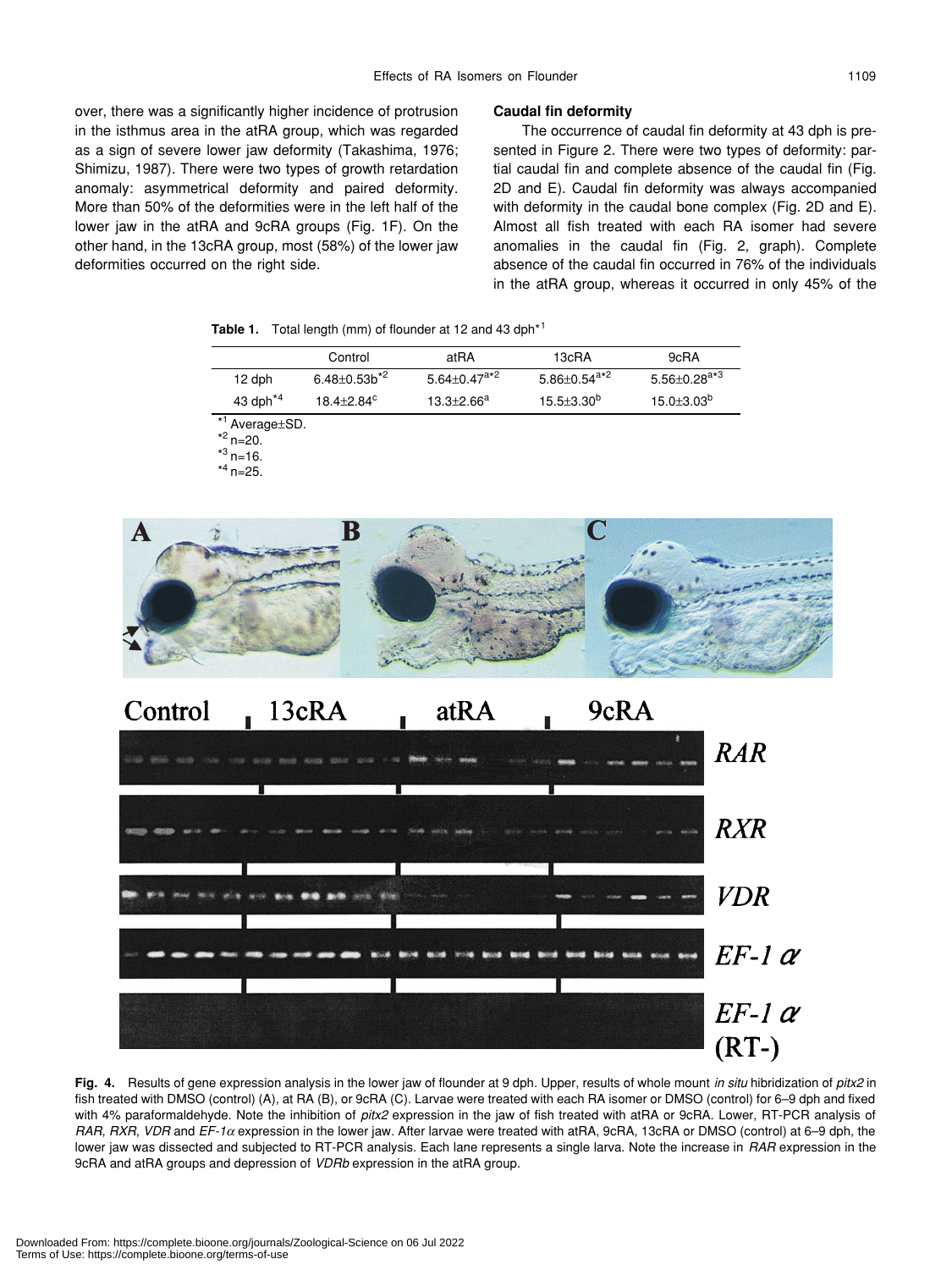13cRA group and in only 33% in the 9cRA group. Partial absence of the caudal fin was observed in most of the remaining fish in the three RA groups. The absence of the hypural primordium, which results in the absence of the caudal bone complex, was first identified as an anomaly of the caudal fin at 12 dph in atRA-treated larvae (Fig. 2A and B).

# **Vertebral deformity**

In the vertebrae, there were three types of deformity: central fusion, hypertrophy of the centrum, and additional abdominal vertebrae (Fig. 3A–C). In the atRA group, some specimens showed hypertrophy of the centrum in almost all regions along the body axis (Fig. 3B). These deformities were similar to those already reported in RA-treated flounder (Haga *et al*., 2002). The occurrence of vertebral hypertrophy and central fusion in fish treated with atRA is shown in Figure 3D. atRA treatment induced these deformities particularly in the 4th–13th and 35th–40th vertebrae. A similar pattern of vertebral deformity was found in the other RA isomer groups. There were no obvious differences in the frequency of occurrence or degree of deformity among the RA groups in terms of vertebral hypertrophy or central fusion. On the other hand, RA induced additional vertebrae in the abdominal vertebra. Fig. 3E shows the occurrence of the 12th abdominal vertebra in fish of 43 dph. A significantly higher incidence of this deformity occurred in the atRA group. The incidence of a 12th abdominal vertebra in the other RA groups was not significantly different from the incidence in the control group.

## **RA induced growth retardation**

Table 1 shows the growth performance of fish in body length at 12 and 43 dph. Although there was no significant difference, the growth in the three RA groups at 12 dph was smaller than that in the control group. At 43 dph, the highest growth was observed in the control group (*p*<0.01). Growth of the three groups was in the order of 13cRA>9cRA>atRA (*p*<0.01). In terms of body weight, only the atRA group was significantly smaller than the control group ( $p$ <0.01).

# **Results of gene expression analysis in the lower jaw**

Fig. 4 (upper) shows the results of *in situ* hybridization of *pitx2* in flounder at 9 dph after treatment with atRA, 9cRA or DMSO (control).The *pitx2* transcript was detected in the tip of the upper and lower jaw of the control group, while atRA treatment depressed its expression. *Pitx2* expression of the 13cRA group could not be analyzed due to a lack of appropriate samples. Fig. 4 (lower) shows the results of RT-PCR analysis of RAR, RXR and VDR expression in the lower jaw at just after RA treatment at 9 dph. Both atRA and 9cRA tended to increase the expression of RAR. VDR expression was specifically inhibited by atRA treatment.

#### **DISCUSSION**

# **Toxic potency of RAR/RXR**

atRA was found to be much more effective than the other RAs in inducing deformities in all skeletal systems examined. It was therefore suggested that RAR has stronger toxic potency during postembryonic development of Japanese flounder than RXR. Similar results were reported on the fin deformity of Japanese flounder (Miwa and Yamano, 1999). Because RAR is expressed in the lower jaw at the B stage and the expression is successive, we hypothesize that the toxic potency of RA is mediated via the RAR pathway.

## **Mechanisms of malformations**

In Japanese flounder, RA treatment at the hatching period has been shown to disturb pharyngeal cartilage development by affecting the expression of *sonic hedgehog* (*shh*) at the pharyngeal endoderm, resulting in specific malformations (Suzuki *et al*., 1998, 1999). *Shh* expression was detected in the lower jaw at the B stage by RT-PCR, but the expression level was not affected by RA (data not shown). However, *patched*, a receptor of *shh*, is inhibited by RA treatment during the B stage of Japanese flounder (Haga *et al*., 2001). Further, *pitx2* has been shown to be inhibited by atRA and 9cRA treatments. Mice lacking *pitx2* expression show gross malformation, especially in the craniofacial skeletons (Lin *et al*., 1999; Lu *et al*., 1999), suggesting that misexpression of *pitx2* was involved in the lower jaw deformity. It has also been suggested that *pitx2* was regulated by *shh* (King and Brown, 1999). Therefore, these *shh*-related effectors would be affected by RA treatment and eventually lead to deformities.

In regard to the asymmetrical lower jaw deformity, the toxic effects on the right and left halves of the lower jaw differed among the atRA, 9cRA and 13cRA groups. The growth of fish in the 13cRA group was superior to that in the atRA and 9cRA groups immediately after RA treatment. Since the effect of RA on lower jaw development is stagedependent in Japanese flounder (Suzuki *et al*., 2000b; Haga *et al*., in press), this asymmetrical deformity may reflect a developmental difference among the groups during RA treatment. In the present study, *Pitx2* expression was inhibited by atRA and 9cRA treatments. The specific inhibition of VDR expression by atRA treatment observed in the present study suggests that the lower jaw deformity is partly mediated through suppression of VDR expression. Analyses of VDR null mice clearly show that VDR has an essential role in chondrogenesis (Li *et al*., 1997; Yoshizawa *et al*., 1997). At the B stage, Meckel's cartilage has already formed, while the dentary exists as unossified mesenchyme. Therefore, depression of VDR in the lower jaw may contribute to a decrease in the propagation/differentiation of chondrocytes in growing Meckel's cartilage, leading to inhibition of differentiation or growth of the dentary during later development.

Deformity was also observed in the caudal fin and centrum of fish. RA treatment blocked formation of the hypural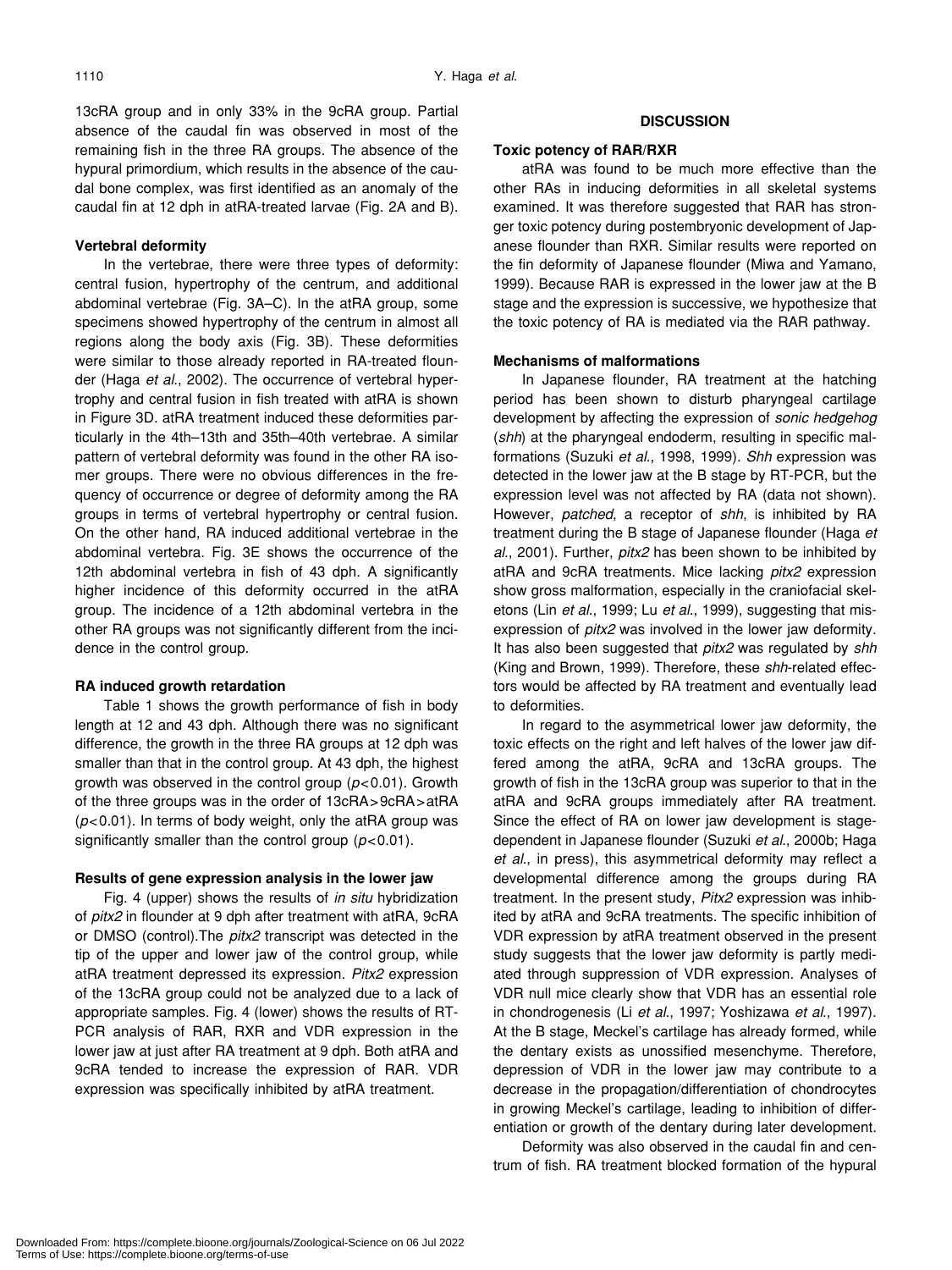primordium. Thus, RA treatment inhibits cartilage differentiation before commencement of chondrocyte formation. The centrum is formed by intramembranous ossification. Therefore, deformities in the caudal fin and vertebrae were induced by a signal pathway other than VDR.

# **Growth**

RA treatment was found to significantly retard growth in terms of both total length and weight gain (*p*<0.01). After 12 dph, the total length in the groups treated with the RAs was shorter than that in the controls. We also observed less prey in the guts of larvae treated with RA than in the guts of the controls. This suggests that the RA treatments reduced the growth of flounder during the immersion by inhibiting feeding. A similar observation was made by Miwa and Yamano (1999). At 43 dph, the growth was in the order of control>13cRA>9cRA> and atRA, indicating that RA treatment at the B stage also reduces the growth at later stages. The poor growth in fish treated with RA isomers was most likely caused by difficulties in feeding due to deformities in the feeding apparatus. Therefore, RA negatively affected growth by direct inhibition of larval appetite during RA immersion as well as by induction of deformities in the feeding apparatus during later development.

Based on the present findings, we propose that toxic effects of RA were mediated by RAR pathway. There are three subtypes of RAR/RXR and it has been suggested that each of them has a different toxic potency (Willhite *et al*., 1996; Elmazar *et al*., 1997). This information will help to clarify the molecular mechanism of deformities by RA in farmed-flounder.

#### **ACKNOWLEDGEMENTS**

We express our thanks to Prof. Masaru Tanaka, Kyoto University, for kindly providing facilities for the rearing experiment. The expense of this study was defrayed in part by a Sasakawa Scientific Research Grant from The Japan Science Society.

#### **REFERENCES**

- Allenby G, Bocquel MT, Saunders M, Krazmer S, Speck J, Rosenberger M, Lovey A, Kastner P, Grippo JF, Chambon P, Levin AA (1993) Retinoic acid receptors and retinoid X receptors: Interactions with endogenous retinoic acids. Proc Natl Acad Sci USA 90: 30–34
- Ekanayake S, Hall BK (1988) Ultrastructure of the osteogenesis of acellular vertebral bone in the Japanese medaka, *Oryzias latipes* (Telostei, Cyprinidontidae). Am J Anat 182: 241–249
- Elmazar MM, Ruhl R, Reichert U, Shroot B, Nau H (1997). RARalpha-mediated teratogenicity in mice is potentiated by an RXR agonist and reduced by an RAR antagonist: dissection of retinoid receptor-induced pathways. Toxicol Appl Pharmacol 146: 21–28
- Haga Y, Suzuki T, Kagechika H, Takeuchi T (2001) Teratogenic effects of retinoid agonist on postembryonic development of flounder, *Paralichthys olivaceus*. Dev Growth Differ 43(suppl): 90
- Haga Y, Takeuchi T, Seikai T (2002) Influence of all trans retinoic

acid on pigmentation and skeletal formation in larval Japanese flounder. Fish Sci 68: 560–570

- Haga Y, Suzuki T, Takeuchi T (2002) Retinoids as potent teratogens in larval Japanese flounder, *Paralichthys olivaceus*. Fish Sci (in press)
- Hashimoto H, Mizuta A, Okada N, Suzuki T, Tagawa M, Tabata K, Yokoyama Y, Sakaguchi M, Tanaka M, Toyohara H (2002) Isolation and characterization of a Japanese flounder clonal line, reversed, which exhibits reversal of metamorphic left-right asymmetry. Mech Dev 111: 17–24
- Heyman RAM, Mangelsdorf DJ, Dyck JA, Stein R, Eichele G, Evans RM, Thaller C (1992) 9-cis retinoic acid is a high affinity ligand for the retinoid X receptor. Cell 68: 397–406
- Jowett T, Yan YL (1996) Double fluorescent in situ hybridization to zebrafish embryos. Trends Genet 12: 387–389
- Kawamura K, Hosoya K (1991) A modified double staining technique for making a transparent fish-skeletal specimen. Bull Natl Res Inst Aquaculture 20: 11–18
- King T, Brown NA (1999). Antagonists on the left flank. Science 401: 222–223
- Kochhar DM, Jiang H, Penner JD, Heyman RA (1995) Placental transfer and developmental effects of 9-cis retinoic acid in mice. Teratology 51: 257–265
- Kraft JC, Schuh T, Juchau M, Kimelman D (1994). The retinoid X receptor ligand, 9-cis-retinoic acid, is a potential regulator of early *Xenopus* development. Proc Natl Acad Sci USA 91: 3067–3071
- Li YC, Pirro AE, Amling M, Delling G, Baron R, Bronson R, Demay MB (1997) Targeted ablation of the vitamin D receptor: An animal model of vitamin D-dependent rickets type II with alopecia. Proc Natl Acad Sci USA 94: 9831–9835
- Lin CR, Kioussi C, OíConell S, Briata P, Szeto D, Liu F, Izpisua-Belmonte JC, Rosenfeld MG (1999) Pitx2 regulates lung asymmetry, cardiac positiong and pituitary and tooth morphogenesis. Nature 401: 279–282
- Lu MF, Pressman C, Dyer R, Johnson RL, Martin JF (1999) Function of Rieger syndrome gene in left-right asymmetry and craniofacial development. Nature 401: 276–278
- Mangelsdorf DJ, Umesono K, Evans RM (1993) The retinoid receptors. In "The Retinoids" Ed by MB Sporn, AB Roberts, DS Goodman, Academic Press, New York, pp 319–350
- Matsuoka M (1987) Development of the skeletal tissues and skeletal mascles in the red sea bream. Bull Seikai Reg Fsih Res Lab 65: 1–114
- Minami T (1982) The early life history of a flounder, *Paralichthys olivaceus*. Nippon Suisan Gakkaishi 48: 1581–1588
- Minucci S, Saint-Jeannet J-P, Toyama R, Scita G, DeLuca LM, Taira M, Levin AA, Ozato K, Dawid IB (1996) Retinoid X receptor-selective ligands produce malformations in *Xenopus* embryos. Proc Natl Acad Sci USA 93: 1803–1807
- Miwa S, Yamano K (1999) Retinoic acid stimulates development of adult-type chromatophores in the flounder. J Exp Zool 284: 317–324
- Morriss GM (1972) Morphogenesis of the malformations induced in rat embryos by maternal hypervitaminosis A. J Anat 113: 241– 250
- Morriss-Kay G (Ed.) (1992) Retinoids in normal development and teratogenesis. Oxford University Press 299p
- Sawada Y, Hattori M, Suzuki R, Miyatake H, Kurata M, Okada T, Kumai H (2001) Skeletal anomalies in cultured flounder, *Paralichthys olivaceus*, with shortened upper jaw. Suisanzoshoku 49: 451–460
- Shimizu H (1987) Bone abnormality of hatchery-reared black porgy, *Acanthopagrus schlegeli* (BLEEKER). Bull Tokai Reg Fish Res Lab 122: 1–11
- Soprano DR, Soprano KJ (1995) Retinoids as teratogens. Annu Rev Nutr 15: 111–132